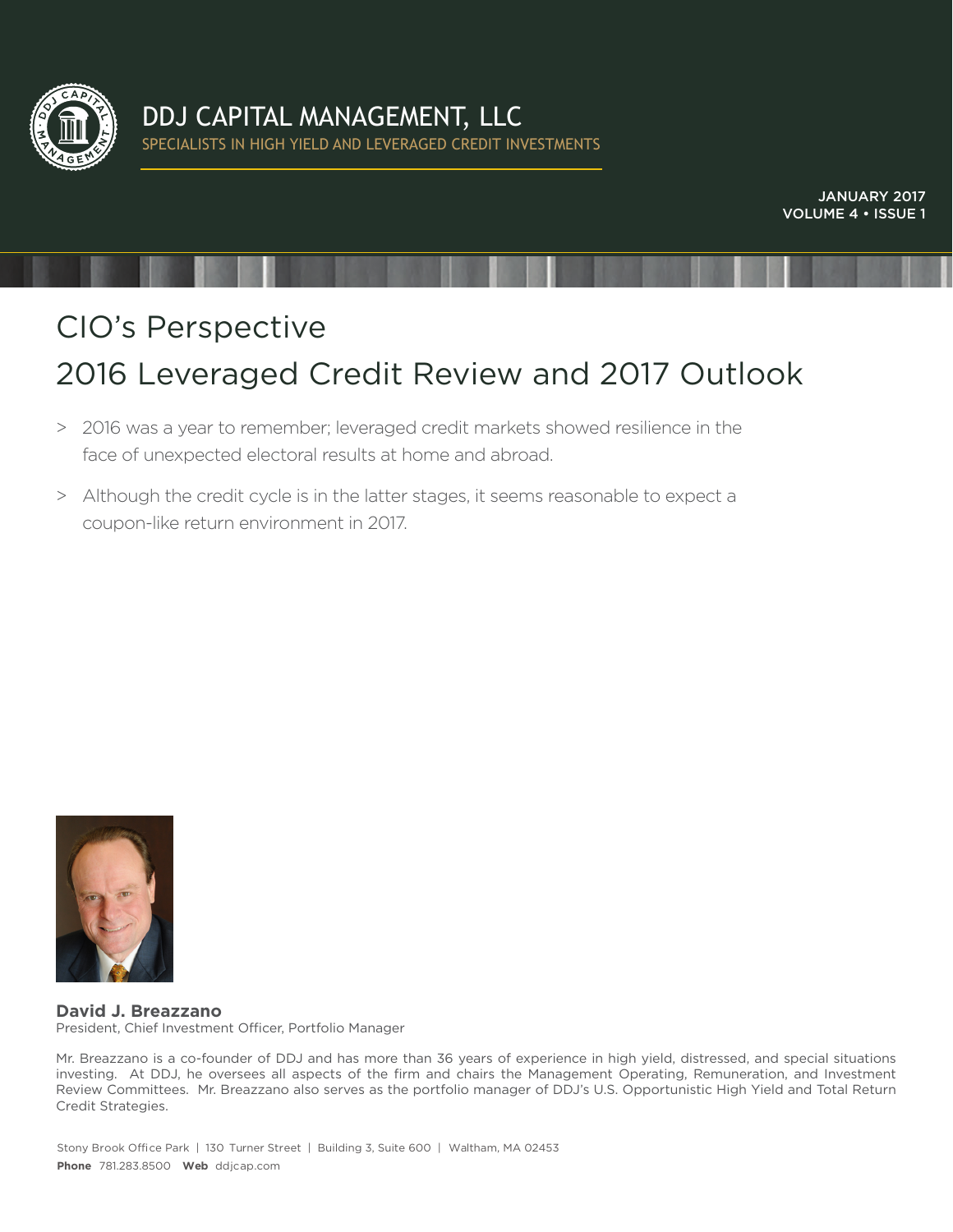## 2016 Review

High yield bond performance in 2016 (as measured by the BofA Merrill Lynch U.S. High Yield Bond Index ("HYBI")) recovered from early losses to post the asset class's third highest annual total return during the past twenty years (17.49%), trailing only 2009 (57.51%) and 2003 (28.15%), respectively. As Exhibit 1 below shows, after generating an impressive gain of 9.32% through the first six months of the year, high yield bonds added an additional 7.47% in 2H16. High yield bond spreads compressed considerably in 2016, tightening a total of 273 basis points, including a 199 basis points decline in the second half of the year ("2H16").

Similarly, leveraged loans (as measured by the JP Morgan Leveraged Loan Index ("LLI")) generated solid results, posting a gain of 9.78% for the year. This increase was the fourth largest in the index's ten year history. In addition, leveraged loan performance of 5.24% in 2H16 was more attractive than the first half of the year. Spread compression for leveraged loans in the second half of the year was a healthy 113 basis points, far exceeding the 46 basis points of tightening experienced by leveraged loans during 1H16.

|                                | Dec 31, 2015 | 1H 2016   | Dec 31, 2016 | $\Delta$ 2H 2016 |
|--------------------------------|--------------|-----------|--------------|------------------|
| <b>High Yield Bonds (HYBI)</b> |              |           |              |                  |
| Total Return YTD               | -4.64%       | 9.32%     | 17.49%       | 7.47%            |
| Yield (YTW)                    | 8.76%        | 7.36%     | 6.17%        | $-1.19%$         |
| Spread (OAS)                   | $695$ bps    | 621 bps   | $422$ bps    | $-199$ bps       |
| Price                          | 88.82        | 95.27     | 99.60        | 4.33             |
| Coupon                         | 6.66%        | 6.60%     | 6.51%        | $-0.09%$         |
| Current Yield                  | 7.50%        | 6.93%     | 6.54%        | $-0.39%$         |
| Average Rating                 | <b>B1</b>    | <b>B1</b> | <b>B1</b>    | Unch             |
| <b>Effective Duration</b>      | 4.38         | 4.41      | 4.25         | $-0.16$          |
| Default Rate (Par(100))        | 3.08%        | 4.68%     | 3.98%        | $-0.70%$         |
| <b>Leveraged Loans (LLI)</b>   |              |           |              |                  |
| <b>Total Return YTD</b>        | 0.54%        | 4.31%     | 9.78%        | 5.24%            |
| Yield (3-Year)                 | 7.55%        | 6.52%     | 6.23%        | $-0.29%$         |
| Spread (3-Year)                | 617 bps      | 571 bps   | 458 bps      | $-113$ bps       |
| Price                          | 93.39        | 95.56     | 98.22        | 2.66             |
| Default Rate (Par)             | 2.02%        | 2.18%     | 1.49%        | $-0.69%$         |

**Exhibit 1:** Performance and Characteristics of High Yield Bonds and Leveraged Loans<sup>1</sup>

Source: BofA Merrill Lynch and JP Morgan.

The BofA Merrill Lynch U.S. High Yield Bond Index ("HYBI") and the JP Morgan Leveraged Loan Index ("LLI") Past performance is no guarantee of future results

<sup>1.</sup> Default statistics for 2015 and 2016 include distressed exchanges.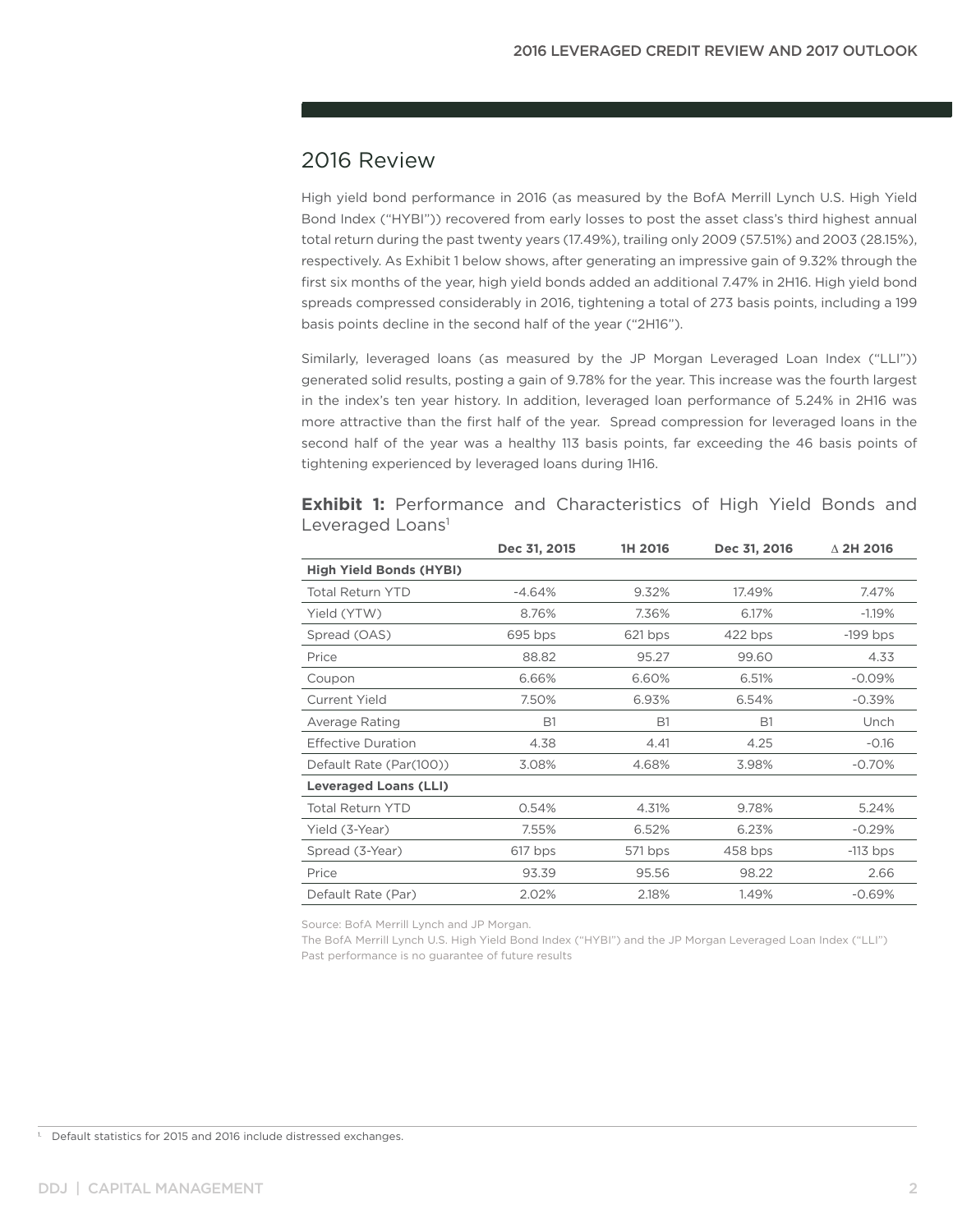Energy and Basic Industry sector performance topped all other sectors in 2016

### *Rating and Sector Performance*

Breaking down performance into ratings and sector categories reveals the winners and losers for the full year. Similar to what we reported at the mid-year point, triple Cs (36.14%) outperformed both double B rated (13.14%) and single B rated (16.85%) high yield bonds. However, the gains for double Bs in 2H16, although impressive, were not as fruitful as those experienced in 1H16. The majority of this second half lag can be attributed to the change in sentiment around interest rates. As economic conditions in the U.S. showed continuing signs of improvement, it became increasingly likely that the U.S. Federal Reserve (the "Fed") would resume its hiking cycle. As market participants digested this story-line during 2H16, 2yr, 5yr and 10yr U.S. Treasury yields experienced an increase of 60 bps, 91 bps and 96 bps, respectively, with more than half of that increase occurring after the U.S. presidential election. As a result, double B rated bonds, which tend to have higher durations, given their lower coupons and longer maturities, and thus are more sensitive to increasing rates, felt the pinch of higher rates and lagged considerably in 2H16 relative to single B and triple C names.

From a sector perspective, Energy and Basic Industry sector performance topped all other sectors in 2016, and were two of the strongest performers during the second half of the year. The increase in oil prices, which began in mid-February, along with improved sentiment with regards to future oil prices resulted in significant price appreciation among Energy sector issues, ultimately lifting the entire high yield market during the first half of the year. In addition, continued appreciation in the price of oil, as well as other commodities, helped sustain the rally in these sectors through the remainder of 2016. Furthermore, the Financial Services sector experienced a surge in performance during the back half of the year. Higher rates provided a tailwind to financials, making this group the second best performing sector in the second half of the year trailing only the Energy sector. While higher rates bode well for the Financial Services sector, they can damage the profitability of Utility companies; as such, the Utilities sector experienced a sell-off in the second half that resulted in it being one of the weakest performers during that period.

However, the biggest loser in 2016 was the Healthcare sector, which just barely produced a positive return in the second half of the year. Whether it was rhetoric from both presidential candidates about Affordable Care Act ("ACA") reform/repeal, concerns surrounding drug pricing practices, or issuer specific credit concerns (e.g., Valeant Pharmaceuticals), the Healthcare sector was under pressure from the very beginning of the year. Therefore, it is not surprising that Pharmaceuticals, a component of the Healthcare sector, was the only sub-sector in the HYBI to produce a negative return (-4.00%) during 2016.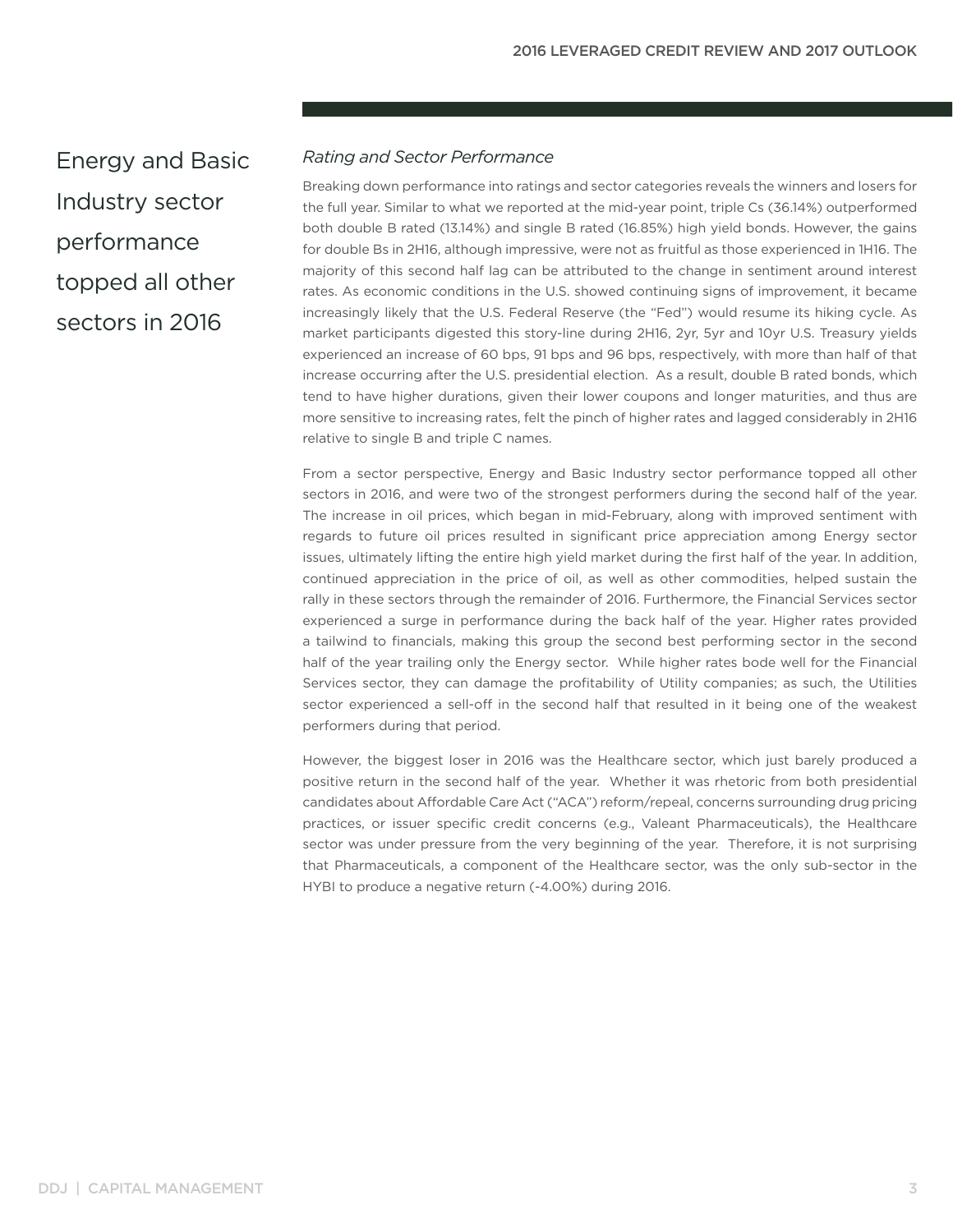

#### **Exhibit 2:** HYBI Rating and Sector Performance: 1/1/2016 – 12/31/2016

Source: BofA Merrill Lynch; The BofA Merrill Lynch U.S. High Yield Bond Index ("HYBI") Past performance is no guarantee of future results

The story for leveraged loan performance during 2016 was slightly different from that of high yield bonds, as 2H16 was the stronger half with respect to leveraged loan performance. However, as Exhibit 3 demonstrates, it was a similar story insofar as the lowest rated leveraged loans significantly outperformed higher rated loans, while those loans in the Energy and Metals & Mining sectors also considerably outperformed all other sectors. Leveraged loan prices, which were supported throughout the year by CLO origination, received additional support in 2H16 from the rise in U.S. Treasury yields that we noted earlier. In addition, the expectation of higher rates in the future and the potential protection against such rises afforded by the floating-rate nature of leveraged loans, led to a reversal of flow activity for leveraged loan mutual funds. More specifically, the \$5.5 billion in outflows that occurred during 1H16 were erased, and the asset class ended the year with a net inflow of \$5.3 billion. This inflow followed two years of outflows in 2014 and 2015, and marked the first inflow for leveraged loan mutual funds since 2013 when \$63 billion flowed in.



#### **Exhibit 3:** LLI Rating and Sector Performance: 1/1/2016 – 12/31/2016

Source: JP Morgan; The JP Morgan Leveraged Loan Index ("LLI") Past performance is no guarantee of future results

As we turn the page on 2016, we begin to examine the factors that can influence our market in the coming year and beyond. A new presidential administration in the United States, together with a potential shift in both monetary and fiscal policy, will most likely continue to add to the volatility recently experienced in our market.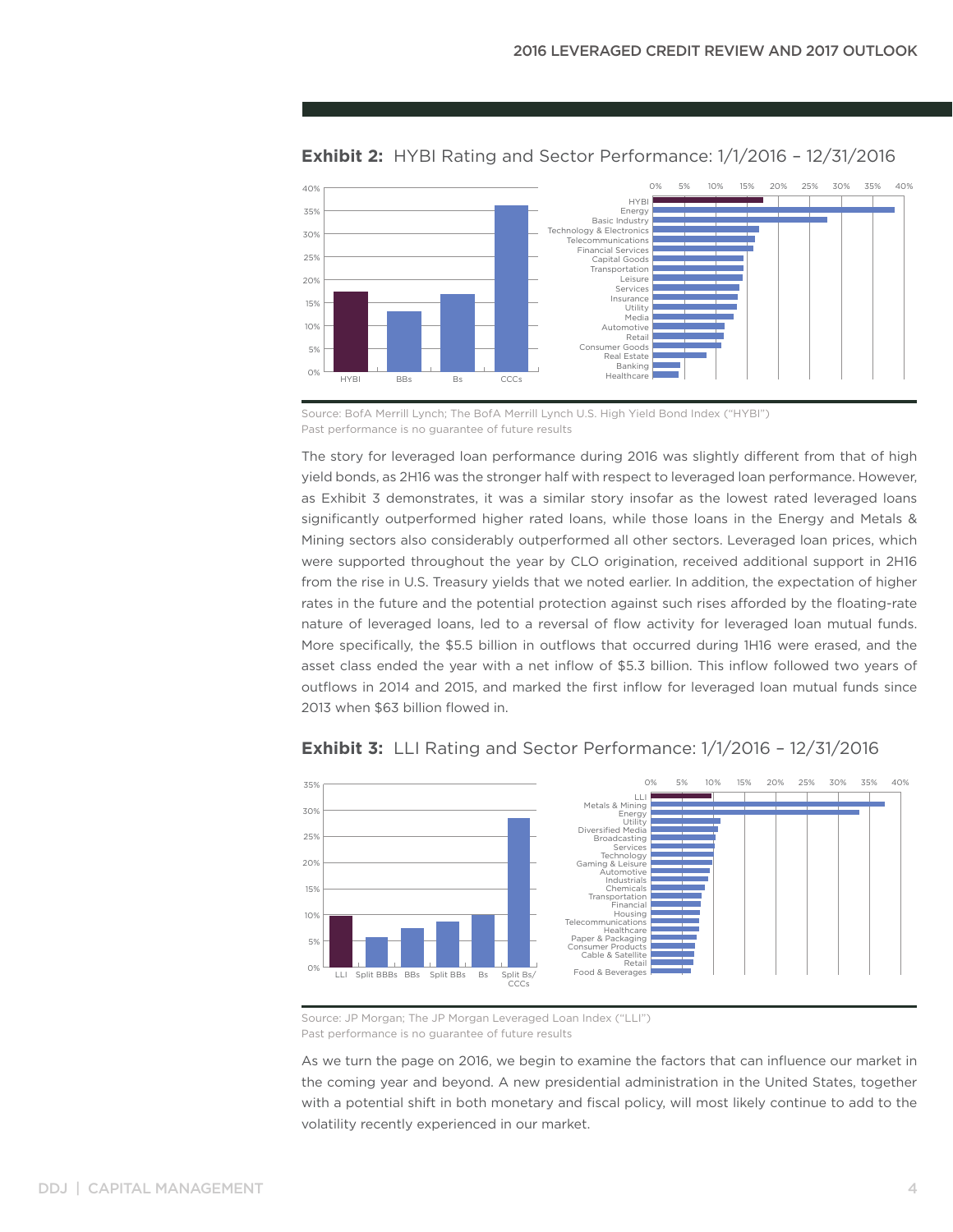…from 2010 through 2016, primary market activity in the Healthcare sector ranked second, trailing only the Energy sector.

## 2017 Outlook

As credit selectors, we believe that 2017 will prove to be a year in which fundamentals rise to the forefront after more recently taking a back seat to the support provided by accommodative monetary policy and, more recently, a rapid increase in commodity prices (aka "positive technicals"). Given the rise in U.S. Treasury yields following the election and the subsequent decline in the amount of negative yielding debt during the second half of 2016, the high yield market has more competition for yield hungry investors. In addition, in the United States, the trend, for now, appears to be an increase in the likelihood of further Federal Funds Rate increases in light of the fiscal policy initiatives discussed by the incoming administration. Furthermore, since OPEC reached a deal in November to cut production, oil prices have somewhat stabilized above \$50. As a result, high yield market performance may be less influenced by commodity price movements, assuming that such deal is honored and economic activity does not stall.

One of the easiest predictions that one could have made prior to the U.S. presidential election was that regardless of which candidate won the presidency, given the current polarization between the two political parties, a large group of people in the United States would be unhappy with the result. However, as we move beyond inauguration day, we may be able to begin to incorporate the potential effects a Trump presidency may have on the markets. If President Trump runs his administration similar to how he campaigned, the next four years may be somewhat unconventional to say the least, and it certainly remains to be seen if it will have a disruptive or positive effect on the domestic and global economy. However, given the administration's focus on tax reform and deregulation, a case can be made that such policies could provide a friendlier environment for businesses, which in turn may result in an increase in economic activity and improved financial results for such businesses. Conversely, President Trump has also shown a tendency to use rhetoric with respect to protectionist policies, which could have the opposite effect on economic activity.

#### *Sector Spotlight: Healthcare*

Regardless of which candidate won the election, the Healthcare sector seemed destined to receive some attention from the new President. While Secretary Clinton seemed more focused on the Pharmaceutical industry and examining drug pricing practices, as well as some ACA reform, President Trump has made it clear that repealing "Obamacare" is one of his top priorities. As is often the case during the campaign cycle, candidates can be short on details when it comes to policy, so we await the specifics of exactly how the existing law will be altered or in fact replaced now that President Trump has assumed office.

The Healthcare sector of the high yield market has enjoyed impressive growth since President Obama came into office and the ACA took effect. During the period from 2010 through 2016, primary market activity in the Healthcare sector ranked second, trailing only the Energy sector. During this time, the Healthcare sector has seen its share of the HYBI increase by 30.5%, from 7.2% in December 2009 to 9.4% as of December 2016. In addition, over the same period, while the HYBI saw its market value increase from \$802.7 billion to more than \$1.3 trillion, or 63.6%, the Healthcare sector saw its market value in the HYBI increase 113.6%.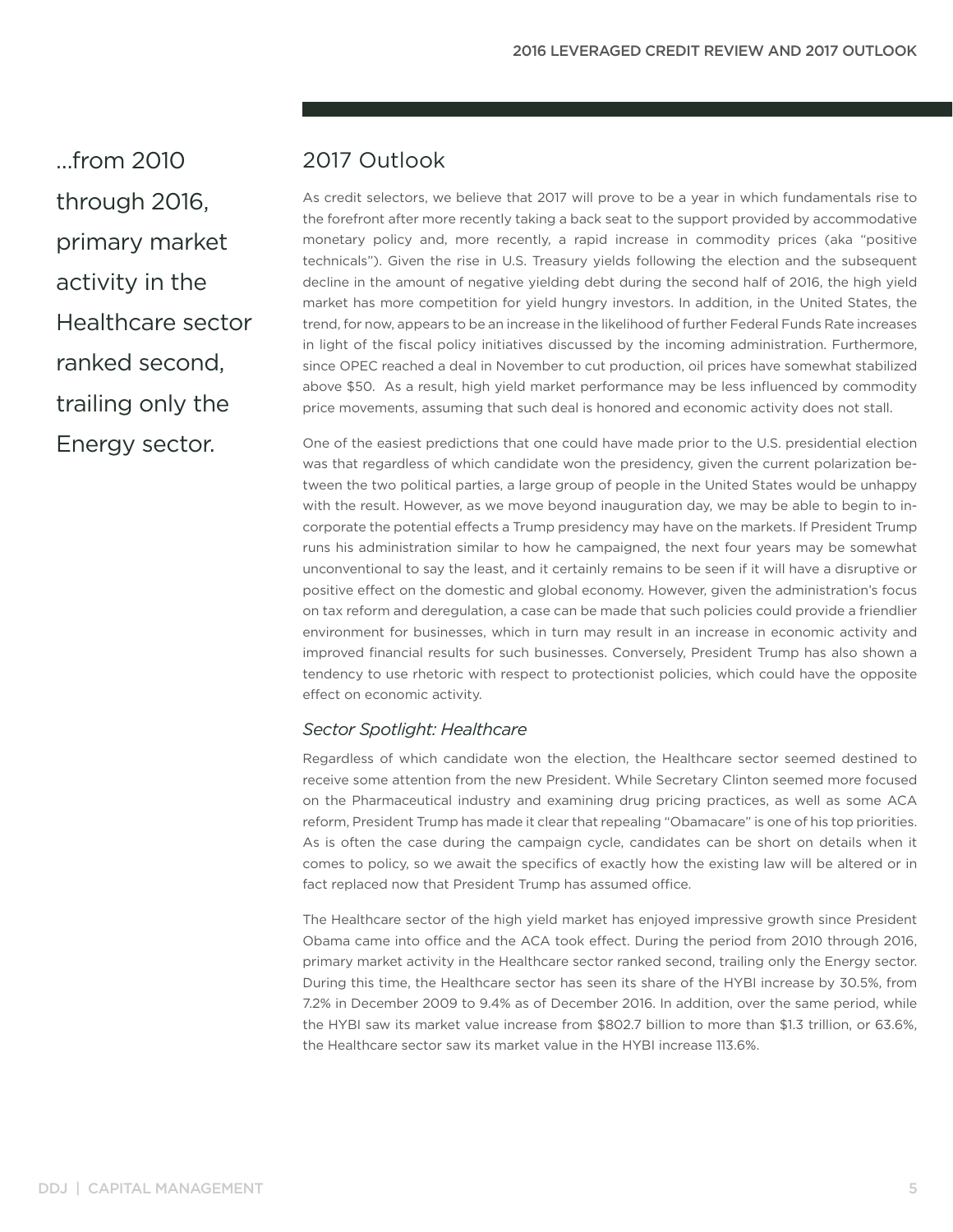…high yield bonds historically have absorbed rate increases through spread compression.

Regardless of how changes to the ACA are implemented, it seems inevitable that there will be volatility in the Healthcare sector moving forward, and while changes often take time to effectively implement, the new administration seems focused on moving as quickly as possible. Although the aging population in the U.S., as well as in several large developed/ developing economies outside of the U.S., remains a tailwind for the sector, a disruption to existing law has the potential to flush out weaker issuers and possibly serve as a drag on market performance during the year. However, as is often the case in volatile or disruptive times, opportunities to invest in solid credits within the Healthcare sector will undoubtedly materialize.

#### *Interest Rates in Focus*

In December, the U.S. Federal Reserve raised interest rates again for only the second time since it began its latest hiking cycle at the end of 2015. At that time, market pundits called for as many as three such hikes during 2016. We find ourselves in a familiar situation to start 2017, as similar predictions have surfaced and another year of multiple hikes once again has been forecasted.

In general, high yield bonds historically have absorbed rate increases through spread compression. In other words, rates typically rise in connection with improved economic conditions, which usually results in improved financial performance for high yield issuers, leading to better credit profiles and tighter spreads. However, given the compression in spreads that occurred in 2016, one has to ask whether or not there is much room for further tightening. As Exhibit 4 reveals, relative to the end of 2015, spreads at the end of 2016 are considerably tighter, whether one looks at the market as a whole or by ratings category. In addition, if one compares year-end 2016 spread levels to the "low" achieved in June 2014, there appears to be even less room for tightening, especially among double B rated issues.<sup>2</sup> As such, significant rate increases have the potential to negatively affect the performance of the high yield market in the coming year.

|                                                 | <b>HYBI</b> | <b>HYBI - BBs</b> | $HYBI - BS$ | <b>HYBI - CCCs</b> |
|-------------------------------------------------|-------------|-------------------|-------------|--------------------|
| December 31, 2015                               | 695         | 424               | 715         | 1,653              |
| December 31, 2016                               | 422         | 271               | 410         | 971                |
| Low for Credit Spreads:<br>June 2014            | 337         | 236               | 330         | 627                |
| Difference between Dec' 15<br>OAS and "Low" OAS | 358         | 188               | 385         | 1.026              |
| Difference between Dec' 16<br>OAS and "Low" OAS | 85          | 35                | 80          | 344                |

#### **Exhibit 4:** Historic Option Adjusted Spread ("OAS")

Source: BofA Merrill Lynch

Past performance is no guarantee of future results

The probability of further rate increases in 2017 seems higher than in years past. However, our focus will not be on the number of such hikes or the level at which interest rates ultimately reside, but rather a continued focus on what effect, if any, such an increase will have on the fundamental health of the issuers in which we invest.

<sup>&</sup>lt;sup>2</sup> The "low" referenced above reflects the latest "inflection point" and accordingly represents the easiest time for debtors to obtain debt financing during the course of a credit cycle.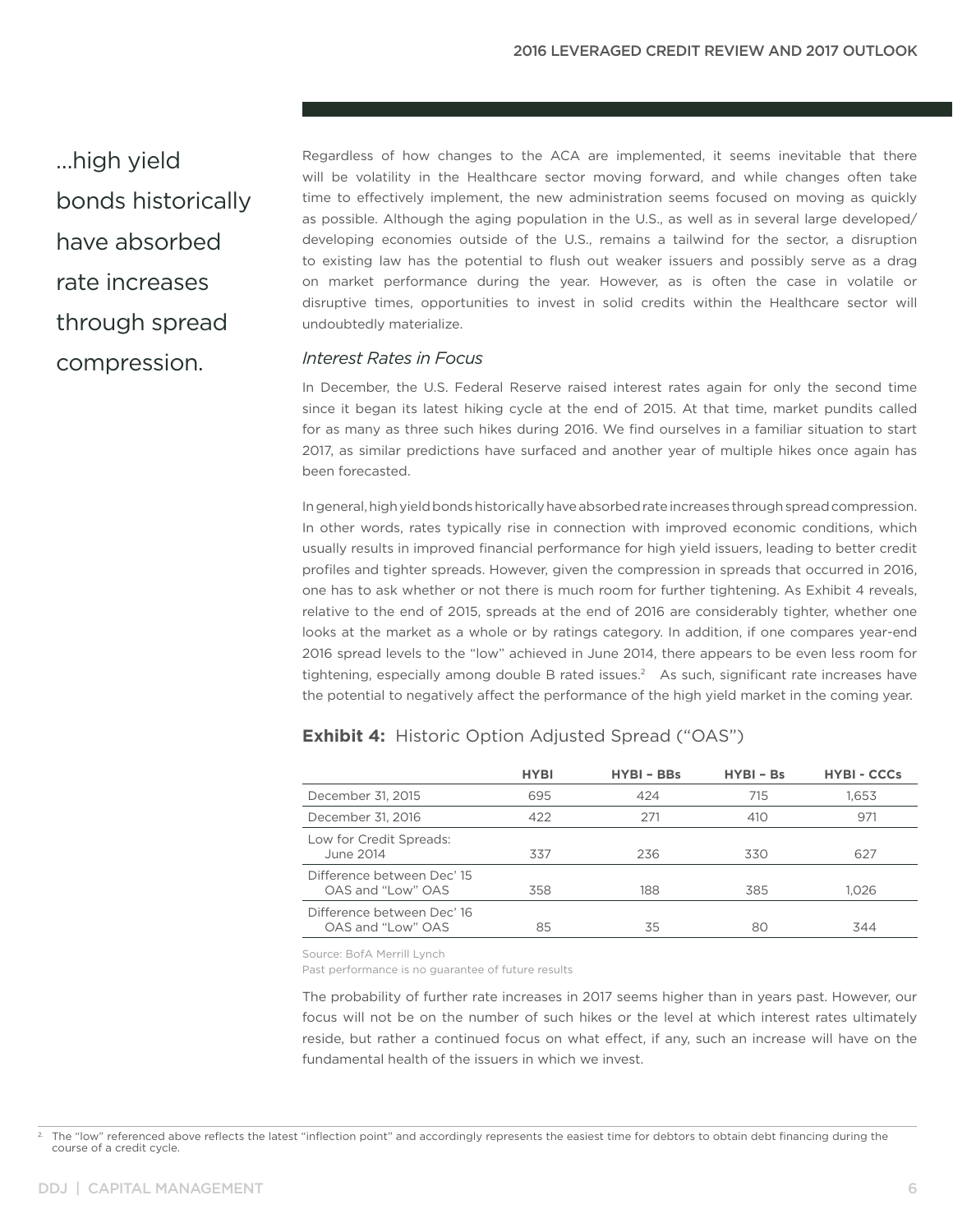#### *Speaking of Fundamentals*

We task our analysts with concentrating on the fundamental health of the businesses in which we invest or target for future investment. However, it is nonetheless important to recognize broader themes within our market in an effort to better understand where we are in the credit cycle. Two such data series that we monitor and have discussed previously in this format are the trends in issuer fundamentals, such as leverage and interest coverage, and lending standards (i.e., access to capital) within the high yield market. Broadly speaking, leverage remains near peak levels as corporate earnings remain under pressure, but growth in total debt has slowed. In addition, interest coverage, which has been a bright spot for fundamentals, has started to decline from peak levels further softening the outlook for fundamentals.<sup>3</sup> Conversely, the U.S. Federal Reserve's Senior Loan Officer Opinion Survey on Bank Lending Practices most recent survey (October 2016) disclosed a relaxation of lending standards on commercial and industrial loans during the second half of 2016. Although leverage remains near peak levels, and interest coverage has weakened, fundamentals remain in reasonable shape. This fact coupled with continued access to capital for issuers, at least for the time being, may provide support for the current credit cycle to extend further.

Another item of interest is what effect the breaching of the London Interbank Offered Rate ("LIBOR") floor has on issuer fundamentals and subsequently loan prices. According to JP Morgan, approximately 91% of the market weight of the LLI comprises loans with a LIBOR floor, compared to around 1% ten years ago and 52% just five years ago. Given the decline in LIBOR since the Financial Crisis in 2007-08, this trend makes sense to us. The vast majority of loans in the LLI have a floor of 1%, and as LIBOR recently crossed that threshold, it appears that such loans will begin paying higher coupons in short order.<sup>4</sup> The question then becomes how loan issuers fair financially with the burden of higher interest payments.

The answer of course is that it depends on a number of factors. Is an increase in interest rates (i.e., LIBOR) associated with an increase in economic activity and improved financial results? Does new money continue to flow into the asset class as it did during in the second half of 2016? For example, as LIBOR increases, interest expense rises. If such a rise in interest rates is accompanied by improved economic growth and corporate earnings, the result should be stable or improving issuer fundamentals, supporting tighter spreads. In addition, a continuation of the trend in leveraged loan mutual fund inflows would be supportive of loan prices, as loans in a rising rate environment will become more attractive investments on a relative basis. However, while macro factors may positively influence the overall economy as well as specific sectors, each individual credit must nevertheless be carefully analyzed to fully understand the impact of any rise in interest rates (and, with respect to loans, the corresponding increase in interest expense).

4. Source: JP Morgan

<sup>3.</sup> Interest coverage, defined as EBITDA divided by total interest expense, is used to assess a company's ability to pay interest expense on outstanding debt. EBIDTA is an acronym for Earnings before interest, tax, depreciation and amortization.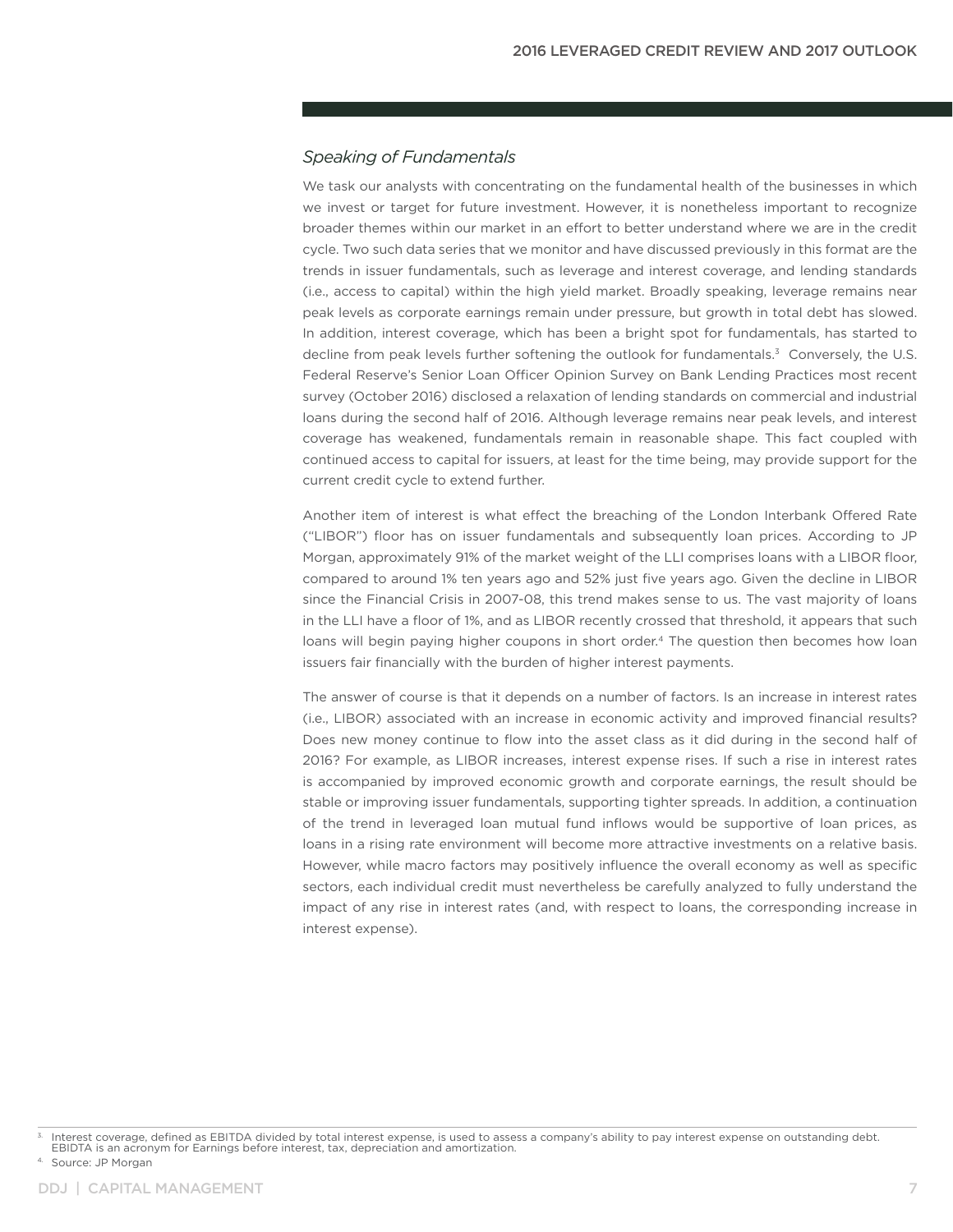…mid-single digit performance following a rally such as that experienced in 2016 is a reasonable expectation.

Since the Financial Crisis, and during this period of ultra-low interest rates, floating-rate leveraged loans have been a popular way for high yield issuers to access capital markets. This type of borrowing provides issuers with the flexibility to prepay their debt with little to no penalty (where such penalty is in the form of higher call premiums). However, as interest rates rise, borrowers typically will want to fix their interest costs and accordingly may issue fixed rate high yield bonds to replace existing loan structures. Therefore, we could see a contraction in loan issuance, thereby creating some degree of scarcity in loans. As a result, this loan scarcity may cause the spread over LIBOR for remaining loans to compress, thus supporting loan prices.

### Summary

As we are constantly reminded, past performance is no guarantee of future results. That being said, based on the data provided in Exhibit 5, it seems unlikely that the high yield market will be able to muster another year of double digit gains in 2017. Although it is not impossible, such performance in back-to-back years is uncommon and historically only happens following a recession. History would tell us that mid-single digit performance following a rally such as that experienced in 2016 is a reasonable expectation. Given the current status of issuer fundamentals that we described earlier, coupled with the diminished ability for spreads to tighten and absorb rate increases, a coupon-like return for the high yield market seems to be a realistic best case scenario to us. Furthermore, while a rapid increase in rates seems unlikely given its potential impact on economic activity together with the Fed's stated intention to take a measured approach to rate increases, significant rate increases would quickly derail this estimate.



**Exhibit 5:** Calendar Year Performance HYBI: 1/1/1997 – 12/31/2016

Past performance is no guarantee of future results

Source: BofA Merrill Lynch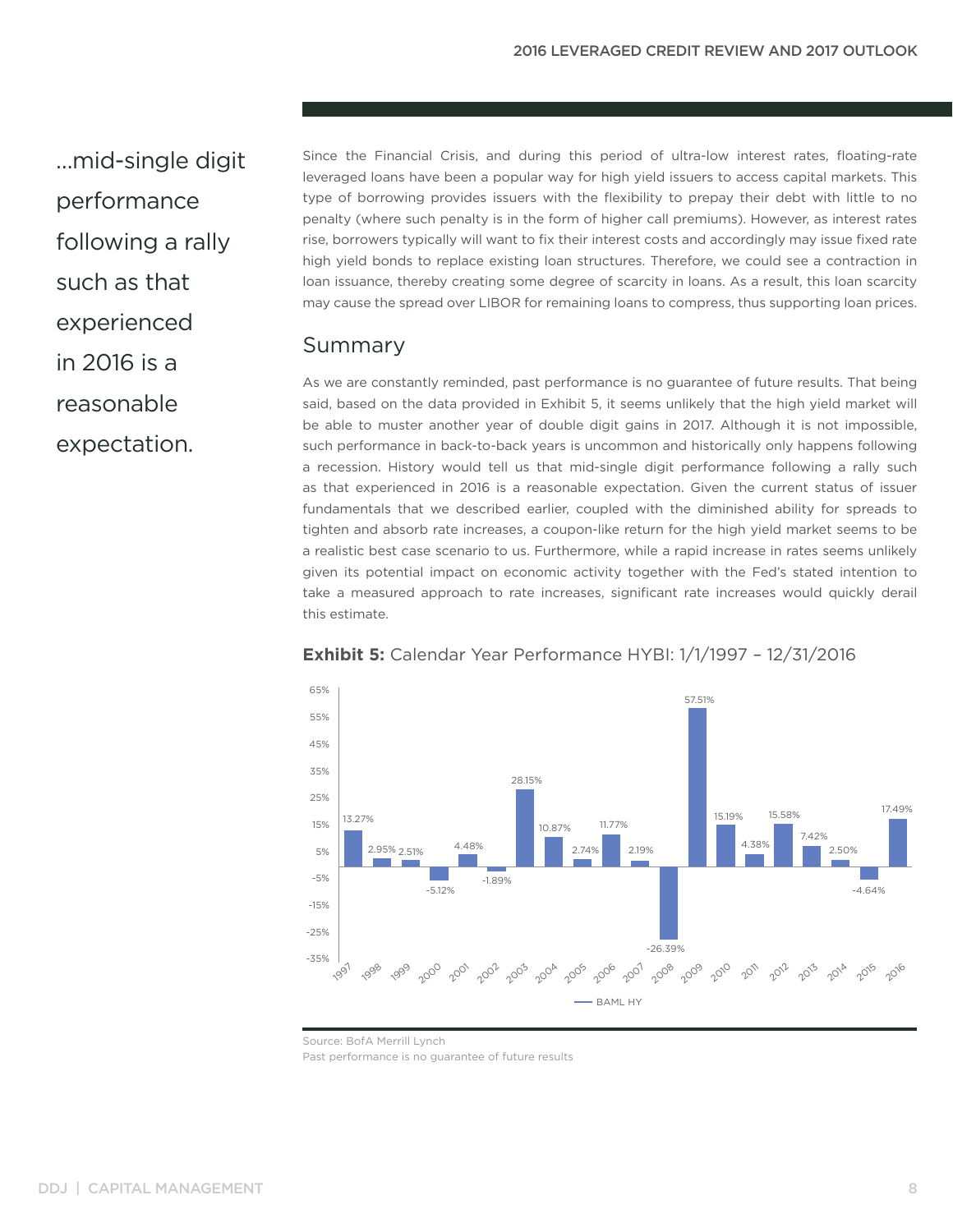For those of us investing in the high yield market, 2016 will certainly be a year to remember. After a rough start caused by numerous factors, including concerns around economic growth and a sharp decline in oil prices, accommodative monetary policy and a recovery in commodity prices helped the leveraged credit market achieve one of its best years on record. In addition, the new administration's stance on fiscal policy has been interpreted by markets as being "progrowth" and inflationary, which helped further fuel an increase in high yield and leveraged loan prices during the latter stages of the year.

Although we believe that it is late in the credit cycle, the resilience that this market has shown in the face of shocks like the "Brexit" vote and the largely unexpected result in the U.S. presidential election makes us wonder what will eventually disrupt the current credit cycle and result in a broader increase in default rates. Whatever that event is, it is out of our control. However, we try to control what we can, such as the quality of our research and a strict adherence to our bottom-up fundamental process. The application of such process we believe should identify positions most prone to a default and accompanying downside, as well as those investments offering attractive yields for the risks being incurred.

Every year presents investors with new challenges, and unfortunately no one provides a blueprint for what they will be or a manual on how to navigate them. However, as investors, we must use our collective knowledge base to direct our clients' portfolios through whatever lies ahead. My experience tells me that credit selection is the key to long-term success in the high yield market. Identifying attractive yielding investments in what our research concludes are fundamentally sound businesses provides the opportunity for us to achieve long-term success for our clients.

## Organizational Update

| <b>Six Months Ending</b>                                  | <b>December 31, 2016</b>                                               |
|-----------------------------------------------------------|------------------------------------------------------------------------|
| Total Assets Under Management (MM)                        | \$7.589                                                                |
| <b>Total Number of Accounts</b>                           | 41                                                                     |
| <b>Personnel Updates:</b><br>Material Changes (Positions) | None                                                                   |
| <b>Material Departures</b>                                | None                                                                   |
| <b>Material Additions</b>                                 | Douglas Wooden<br>(Senior Research Analyst)                            |
|                                                           | Matthew Hensher<br>(Director, Business Development and Client Service) |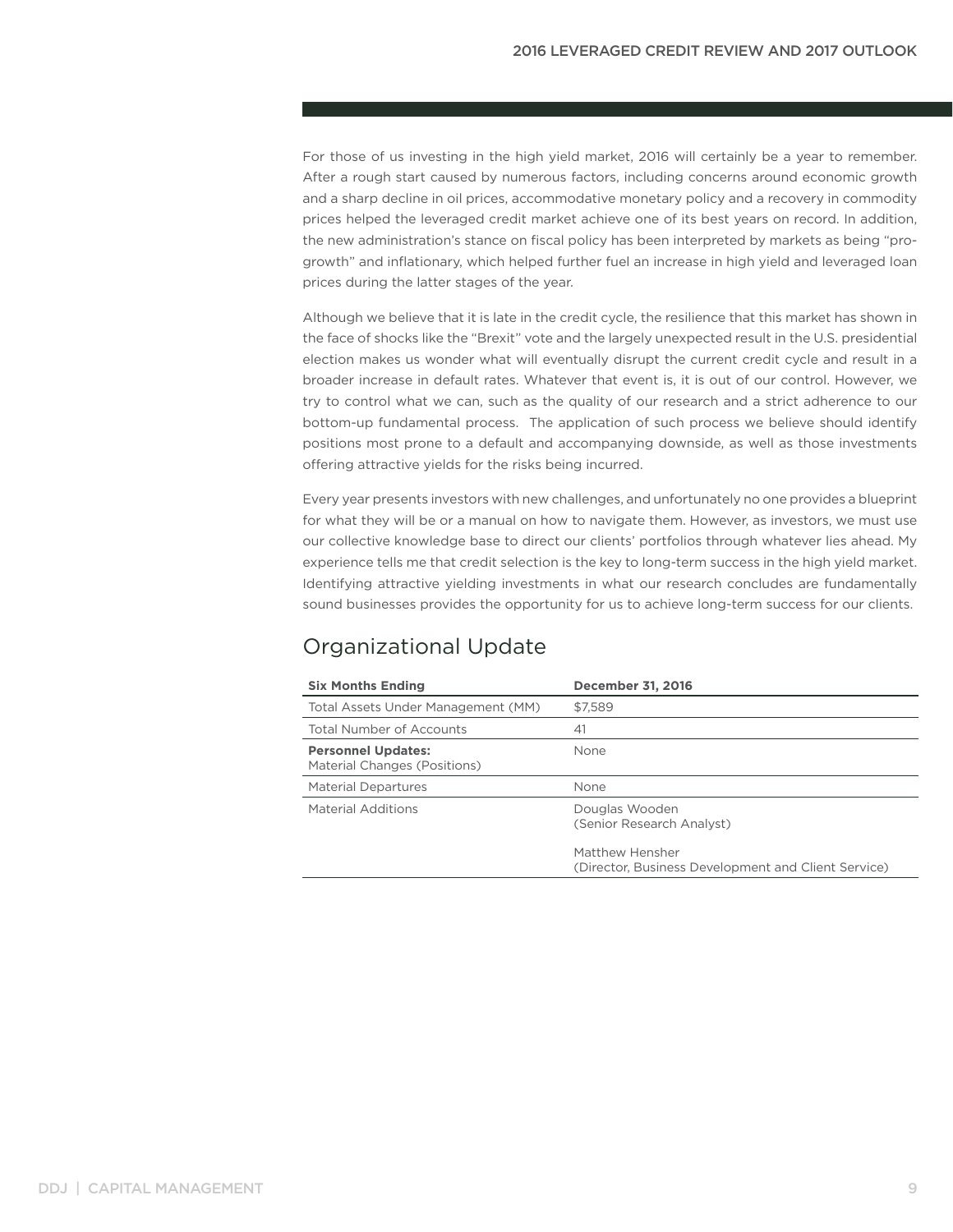## Appendix

*BPS:* Stands for basis points. A basis point is one one-hundredth of one percent (0.0001).

*Brexit:* Brexit is an abbreviation for "British exit," which refers to the June 23, 2016, referendum whereby British citizens voted to exit the European Union.

*Collateralized Loan Obligation ("CLO"):* A CLO is a form of securitization where payments from multiple middle sized and large business loans are pooled together and passed on to different classes of owners in various tranches.

*Coupon:* The stated interest rate paid on a bond. Coupon payments for high yield bonds are typically made semi-annually.

*Effective Duration:* A duration calculation for bonds with embedded options. Effective duration takes into account that expected cash flows will fluctuate as interest rates change.

*High Yield Bond:* A high yield bond is a debt security issued by a corporate entity where the debt has lower than investment grade ratings. It is a major component – along with leveraged loans – of the leveraged credit market.

*Investment Grade:* investment grade are those securities rated Baa3/BBB-/BBB- or above by Moody's, S&P, and/or Fitch, respectively.

*LBO:* A leveraged buyout (LBO) is the acquisition of another company using a significant amount of borrowed money to meet the cost of acquisition.

*Monetary Policy:* Monetary policy is the actions of a central bank, currency board or other regulatory committee that determine the size and rate of growth of the money supply, which in turn affects interest rates. Monetary policy is maintained through actions such as modifying the interest rate, buying or selling government bonds, and changing the amount of money banks are required to keep in the vault (bank reserves).

*Option Adjusted Spread:* A measurement of the spread of a fixed-income security rate and the risk-free rate of return, which is adjusted to take into account an embedded option. Typically, an analyst would use the Treasury securities yield for the risk-free rate. The spread is added to the fixed-income security price to make the risk-free bond price the same as the bond.

*Spread:* The yield of a bond minus the yield of the government bond that matches the maturity (or appropriate call date) of the bond.

*Spread Compression:* Spread compression is when spreads go down.

*Yield:* The yield is the income return on an investment, such as the interest or dividends received from holding a particular security.

## Disclosures

Funds distributed by ALPS Distributors, Inc. DDJ Capital Management and ALPS Distributors, Inc. are not affiliated.

Information in this document regarding market or economic trends or the factors influencing historical or future performance reflects the opinions of management as of the date of this document. These statements should not be relied upon for any other purpose.

The BofA Merrill Lynch US High Yield Index tracks the performance of US dollar denominated below investment grade corporate debt publicly issued in the US domestic market. Please note that one cannot invest in the index.

The J.P. Morgan Leveraged Loan Index is designed to mirror the investable universe of USD institutional leveraged loans, including US and international borrowers. Please note that one cannot invest in the index.

Moody's Investors Service and Standard and Poor's Financial Services use a different nomenclature for their ratings system. For example, the Moody's equivalent to a S&P rating of CCC+ is Caal. For information on the rating agencies' methodology go to: https://www.moodys.com or www.standardandpoors.com.

DDJ000226 8/1/2020